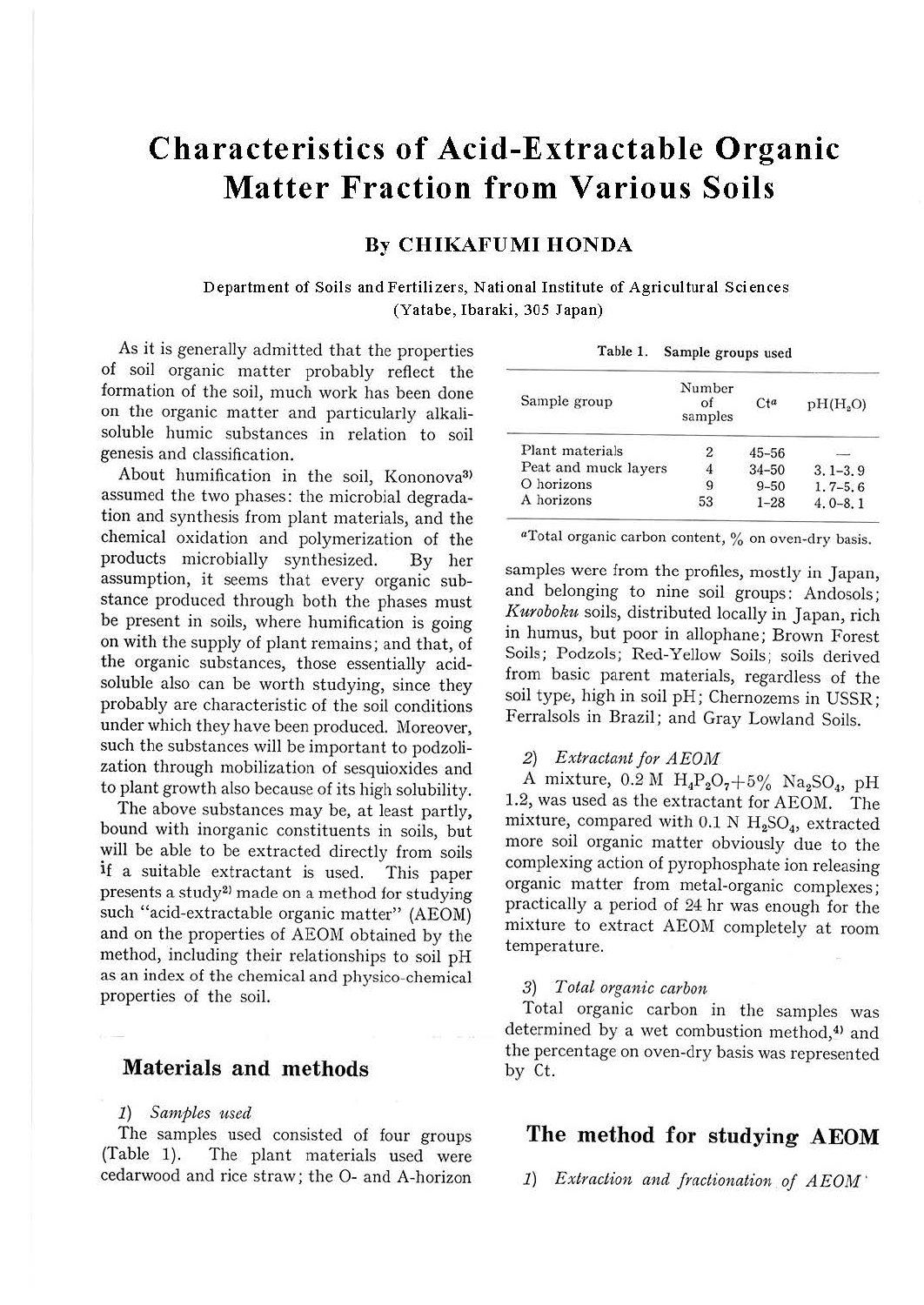One to 20 g of the sample was added with 100 ml of the extractant, and left at room temperature for 24 hr. The extract, yellow to orange, was separated from the residue and named AEOM solution.

A portion of the AEOM solution was taken, adjusted to pH 1.0, and then added with active carbon. The mixture was filtered by suction and the active carbon was washed with 0.1 N H<sub>2</sub>SO<sub>4</sub>. The filtrate was received into a measuring flask and made to volume. This fraction not adsorbed, almost colorless, was named Fr. 1, which was considered a mixture of non-humic, simple organic substances and soluble metallic salts<sup>1)</sup>. The fraction adsorbed was named Fr. 2.

Then the active carbon was eluted with 0.1 N NaOH; the eluate, red to yellow, was received into a measuring flask, made to volume, and named Fr. 3; and that not eluted, Fr. 4. Probably Fr. 3 contained phenolic glycosides, polysaccharides, and large-molecular acids<sup>1)</sup>; Fr. 4 was left unknown.

*2) Organic carbon in the form of each fraction*  Organic carbon in the solutions of AEOM and Fr.'s 1 and 3 was determined by a permanganate oxidation method<sup>5)</sup>; and percentage carbon in the forms of AEOM, and Fr.'s 1, 2, 3, and 4 in the samples was calculated and represented by Cae, Cl, C2, C3, and C4, respectively.

#### *3) Optical properties of Fr.* 3

Optical properties of Fr. 3 were measured with an alkaline solvent. The UV spectra contained the features: absorption maxima at about 270 and 330 nm clear on the samples except A horizons and on .the plant materials particularly, and almost straight spectra differing in gradient on the A-horizon samples. Hence, absorbances at 270 and 330 nm by a solution with a given carbon concentration were measured and represented by K270 and K330, respectively.

### **Results and discussion**

#### 1) *Analytical results*

Analytical results on AEOM from the samples are shown in Table 2. The table shows that both the quantitative and the optical properties of AEOM were characteristic of the sample groups. The relationships between the individual values including those of soil pH will be discussed in a little detail below.

#### 2) *Distribution of the fractions in AEOM*

The percentage distribution of Cl, C3, and C4 in Cae on all the samples is shown in Fig. 1. The percentage of Fr. 3 in AEOM, on the whole, was high in the order: plant materials <peat and muck layers<O horizons<A horizons; and that



Fig. 1. Distribution of the acid-extractable organic carbon between the Fr.'s 1, 3, and 4 on the samples of plant materials  $($ , peat and muck layers  $(A)$ ,  $\odot$   $(\bullet)$  and A horizons (O).

| Sample group         | Cae/Ct   | C1/Cae    | C3/Cae    | C4/Cae    | Optical properties |             |  |
|----------------------|----------|-----------|-----------|-----------|--------------------|-------------|--|
|                      | 96       | %         | %         | %         | K270               | K270/K330   |  |
| Plant materials      | $3 - 5$  | $13 - 26$ | $17 - 20$ | $54 - 70$ | $1, 4-1, 8$        | $1, 1-1, 8$ |  |
| Peat and muck layers | $0 - 8$  | $17 - 39$ | $26 - 47$ | $18 - 37$ | $1.1 - 1.6$        | $1, 4-2, 3$ |  |
| O horizons           | $2 - 8$  | $18 - 38$ | $36 - 63$ | $11 - 34$ | $1, 3-1, 8$        | $1, 8-2, 2$ |  |
| A horizons           | $4 - 36$ | $3 - 43$  | 54-89     | $0 - 34$  | $1.1 - 2.9$        | $1, 8-2, 7$ |  |

Table 2. Analytical results on AEOM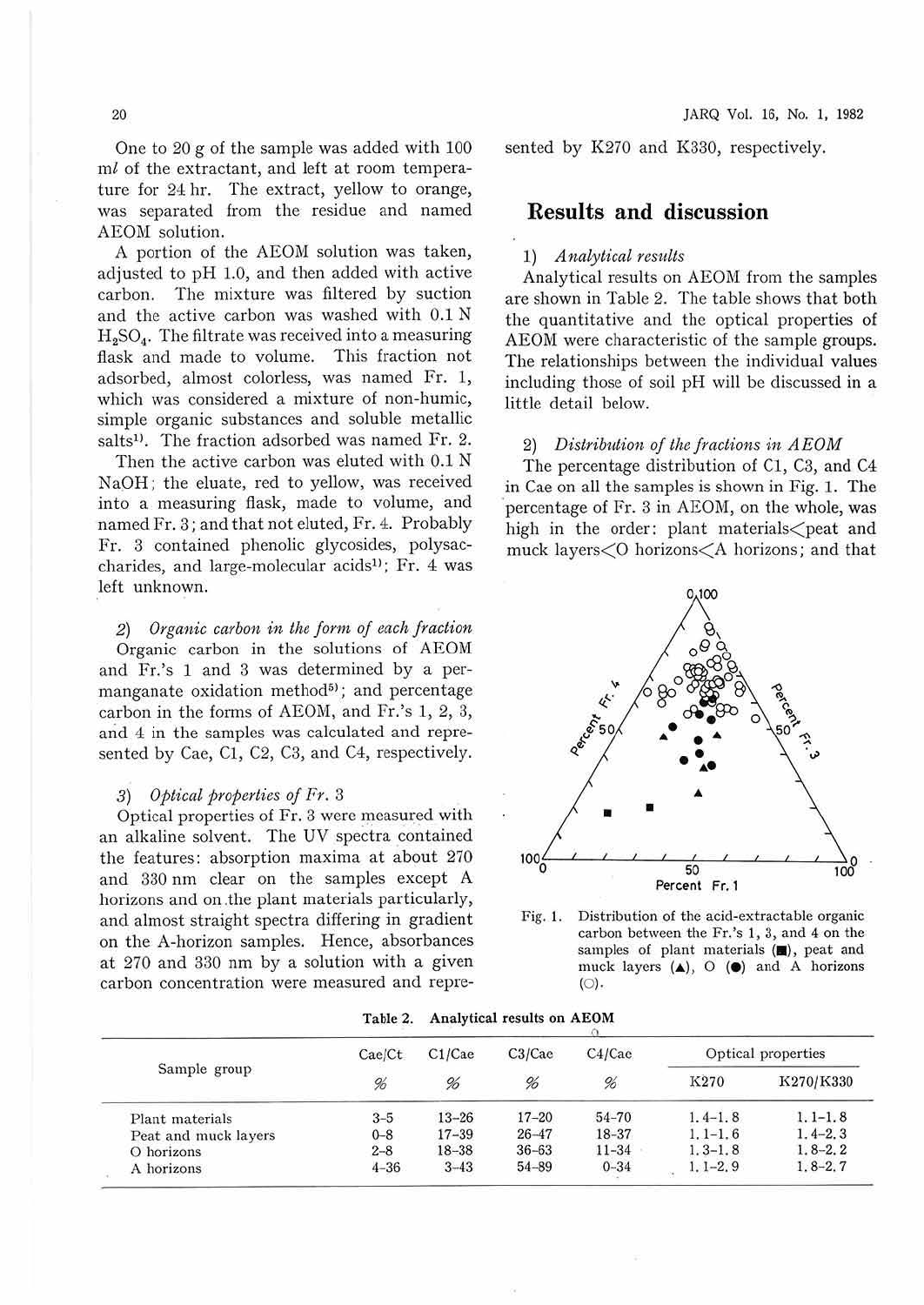| $1.$ Cae (log)          |          |                  |          |         |          |    |           |           |        |                              |
|-------------------------|----------|------------------|----------|---------|----------|----|-----------|-----------|--------|------------------------------|
| 2. Cl (log)             | $.94***$ |                  |          |         |          |    |           |           |        | $\tau_{\rm c}$               |
| 3. C <sub>2</sub> (log) | .99***   | $.88***$         |          |         |          |    |           |           |        | $\mathcal{N}_{\mathbf{0}}$ . |
| 4. C3 (log)             | $.88***$ | $.86***$         | $.87***$ |         |          |    |           |           |        |                              |
| 5. C4 (log)             | $.92***$ | $.80***$         | $.94***$ | $.66**$ |          |    |           |           |        |                              |
| 6. Cl/Cae               |          | $\sigma_{\rm c}$ |          |         |          |    |           |           |        | $\mathcal{C}\mathcal{S}$     |
| 7. C3/Cae               |          | U.               |          |         | $-.73**$ |    |           |           |        |                              |
| 8. C4/Cae               |          |                  |          |         | .68      |    | $-.86***$ | U         |        |                              |
| 9. K270                 |          |                  |          |         |          |    |           |           |        |                              |
| 10. K330                |          |                  |          |         |          |    |           | $.69**$   | $.60*$ |                              |
| 11. K270/K330           |          |                  | $-.53*$  |         | $-.68**$ |    | $.74**$   | $-.80***$ |        | $-.76**$                     |
|                         | $1.$     | $\overline{2}$   | 3.       | 4.      | 5.       | 6. | 7.        | 8.        | 9.     | 10.                          |

Table 3. Correlation coefficients (statistically significant) between the properties of AEOM from the samples of plant materials, peat and muck layers, and O horizons  $(n=15)$ 

\*Significant (p < 0.05), \*\*highly significant (p < 0.01), \*\*\*ditto (p < 0.001); these apply to Tables 4 and 5 also.

Table 4. Correlation coefficients (statistically significant) between the properties of AEOM and soil pH on the A-horizon samples  $(n=53)$ 

| 1. Cae $(log)$          |           |                 |          |          |           |                     |                  |                  |          |                    |         |
|-------------------------|-----------|-----------------|----------|----------|-----------|---------------------|------------------|------------------|----------|--------------------|---------|
| 2. C1 (log)             | $.93***$  |                 |          |          |           |                     |                  |                  |          |                    |         |
| 3. C <sub>2</sub> (log) | $1.00***$ | .89***          |          |          |           |                     |                  |                  |          |                    |         |
| 4. C3 (log)             | $.99***$  | $.91***$        | $.99***$ |          |           |                     |                  |                  |          |                    |         |
| 5. C4 (log)             | $.66***$  | $.51***$        | $.68***$ | $.62***$ | x         |                     |                  |                  |          |                    |         |
| 6. C1/Cae               |           | $.55***$        |          |          |           |                     |                  |                  |          |                    |         |
| 7. C3/Cae               | $-.41**$  | $-.47***-.37**$ |          | $-.31*$  |           | $-0.58*** -0.46***$ |                  |                  |          |                    |         |
| 8. C4/Cae               |           | $\sim$          |          |          | $.65***$  |                     | $-.53***-.51***$ |                  |          |                    |         |
| 9. K270                 | $.55***$  | $.47***$        | .55***   | $.53***$ | $.49***$  |                     | $-.33*$          | $.27*$           |          |                    |         |
| 10. K330                | $.48***$  | $.37**$         | .49***   | $.45***$ | $.54***$  |                     | $-.41**$         | $.40**$          | $.89***$ |                    |         |
| 11. K270/K330           |           |                 |          |          |           |                     |                  |                  |          | $-.33*$            |         |
| pH(H <sub>2</sub> O)    | $-.37**$  | $-.36**$        | $-.44**$ | $-.40**$ | $-.51***$ |                     |                  | $.45*** - .38**$ |          | $-.53***-.67***$   | $.39**$ |
| pH(KCl)                 | $-.38**$  | $-.29*$         | $-.38**$ | $-.34*$  | $-.45***$ | IB)                 | $.44**$          | $-.40**$         |          | $-.47***$ -. 67*** | .49***  |
|                         | 1.        | 2.              | 3.       | 4.       | 5,        | 6.                  | 7.               | 8.               | 9.       | 10.                | 11.     |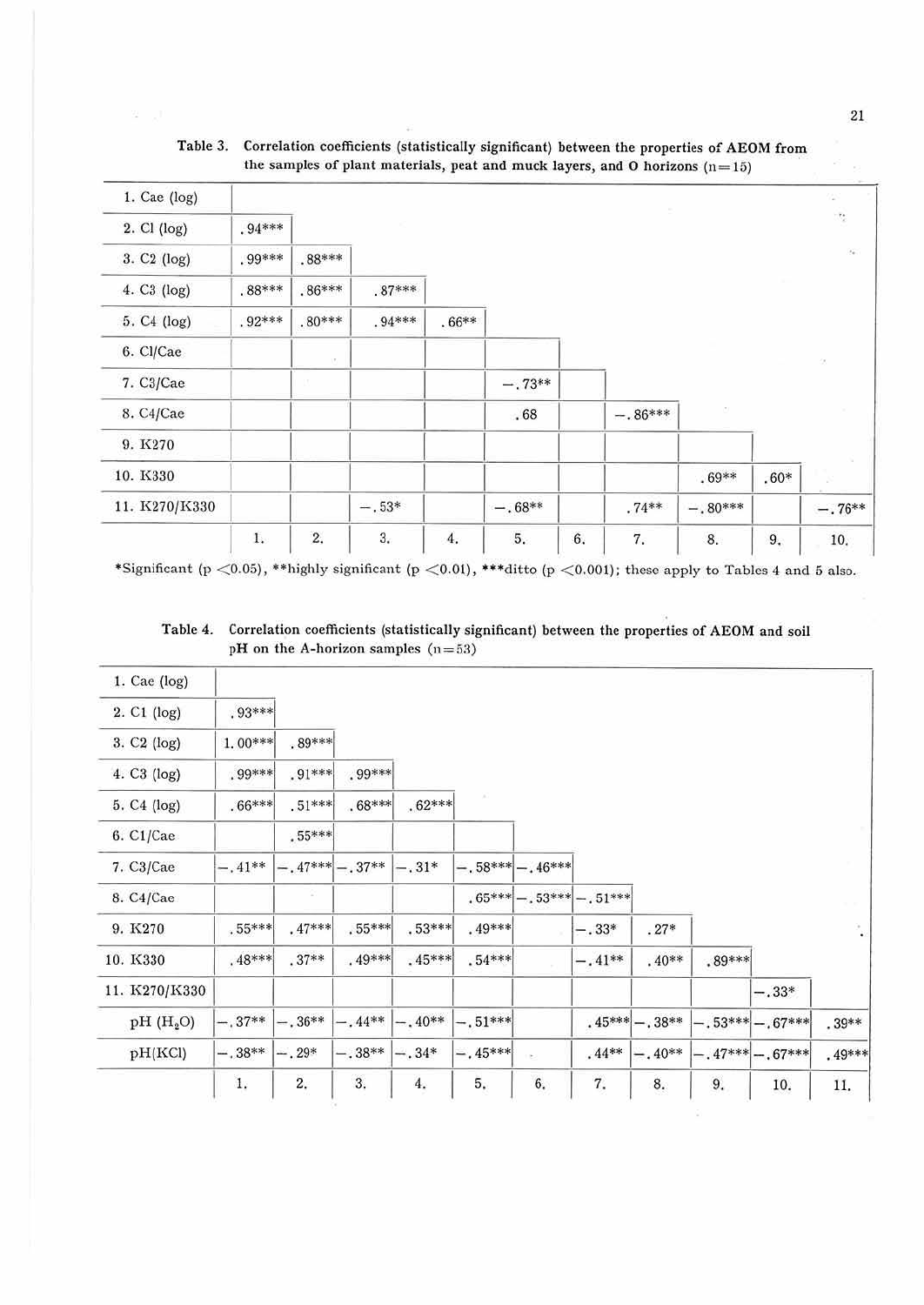JARQ Vol. 16, No. 1, 1982

of Fr. 4 in the reverse order. The formation of humic substances from plant materials is probably accompanied with the increase in C3/ Cae and the decrease in C4/Cae.

3) Relationships between the properties of AEOM from the samples except A horizons Correlation coefficients between the properties of AEOM from the samples except A horizons are shown in Table 3. The aforesaid properties, namely, C3/Cae and C4/Cae were negatively related each other and positively or negatively to C4 and K270/K330. This indicates that, during the formation of the organic horizon or layer from plant remains, AEOM tends to increase in C3/Cae and K270/K330 and decrease in C4/Cae and C4.

4) Relationships between the properties of AEOM and soil pH on A horizons

The correlation coefficients are listed in Table 4. Almost all the quantitative properties were related to K270 and K330. The distribution of the values of C2 and K270 is illustrated in Fig. 2. The figure shows a distribution of the soil groups fairly well distinguished from each other, and may be useful for identifying soil types.

Table 4 shows also that almost all the properties of AEOM were highly related to soil pH; this fact leads to the assumption that the properties of AEOM will reflect the biological status in the soil, as soil pH is a factor directly and indirectly affecting soil microorganisms.

#### Relationships between the properties of 5) AEOM from O horizons and soil pH

The correlation coefficients are given in Table 5. The table shows that the properties of AEOM from O horizons were equally or more highly correlated to the pH of A horizons than to that



Distribution of the values of C2 and K270  $Fig. 2.$ of acid-extractable organic matter from the A horizon samples of Andosols (O), Kuroboku soils (0), Brown Forest Soils (0), Podzols (x), Red-Yellow Soils ( $\triangle$ ), soils derived from basic parent materials ( $\square$ ), Chernozems (O), Ferralsols (A), and Gray Lowland Soils ( $\blacksquare$ ). Correlalation:  $r = 0.55***$  $(n=53)$ .

of O horizons. This may be interpreted that the quality and quantity of plant remains supplied to, and the biological status in, O horizons must be at least partly influenced by the chemical and physico-chemical properties of underlying horizons and, hence, the properties of microbial

Table 5. Correlation coefficients (statistically significant) between the properties of AEOM from the  $O$  horizon samples and soil pH  $(H<sub>2</sub>O)$  $(n=9)$ 

| $pH(H2O)$ of | O horizons | $-.68*$<br>$-.73*$<br>$-.79*$<br>$-.77*$<br>$-.76*$ |                |                         |                         |                         |                        |                                 |                        |           |               |
|--------------|------------|-----------------------------------------------------|----------------|-------------------------|-------------------------|-------------------------|------------------------|---------------------------------|------------------------|-----------|---------------|
|              | A horizons |                                                     | $-.74*$ -.83** | $-.68*$                 |                         | $-.87**$                |                        | $.83**$                         | $-.88**$               |           | $.78*$        |
|              |            | Cae<br>(log)                                        | C1<br>(log)    | C <sub>2</sub><br>(log) | C <sub>3</sub><br>(log) | C <sub>4</sub><br>(log) | C <sub>1</sub><br>/Cae | C <sub>3</sub><br>$ {\rm Cae} $ | C <sub>4</sub><br>/Cae | K270 K330 | K270<br>/K330 |
|              |            |                                                     |                |                         |                         |                         | of O horizons          |                                 |                        |           |               |